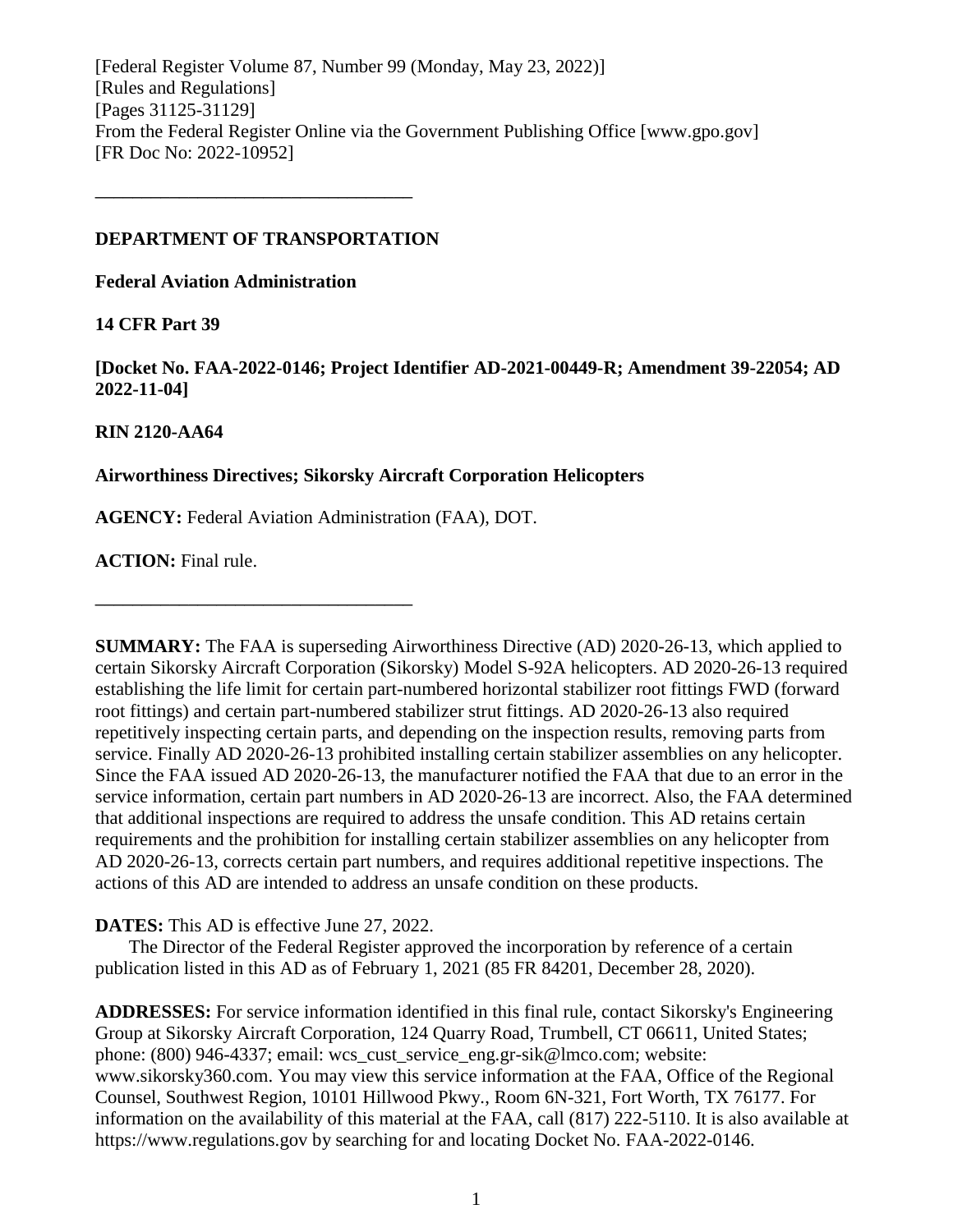#### **Examining the AD Docket**

You may examine the AD docket on the internet at https://www.regulations.gov in Docket No. FAA-2022-0146; or in person at Docket Operations between 9 a.m. and 5 p.m., Monday through Friday, except Federal holidays. The AD docket contains this AD, any service information that is incorporated by reference, any comments received, and other information. The address for Docket Operations is U.S. Department of Transportation, Docket Operations, M-30, West Building Ground Floor, Room W12-140, 1200 New Jersey Avenue SE, Washington, DC 20590.

**FOR FURTHER INFORMATION CONTACT:** Dorie Resnik, Aerospace Engineer, Aviation Safety Section, Boston ACO Branch, Compliance & Airworthiness Division, 1200 District Avenue, Burlington, MA 01803; telephone (781) 238-7693; email 9-AVS-AIR-BACO-COS@faa.gov.

#### **SUPPLEMENTARY INFORMATION:**

### **Background**

The FAA issued a notice of proposed rulemaking (NPRM) to amend 14 CFR part 39 to supersede AD 2020-26-13, Amendment 39-21368 (85 FR 84201, December 28, 2020) (AD 2020-26- 13). AD 2020-26-13 applied to Sikorsky Model S-92A helicopters with forward root fitting part number (P/N) 92209-07111-101 or 92070-20125-101; or stabilizer strut fitting P/N 92209-07404- 041, 92209-07403-041, or 92070-20117-041 installed on horizontal stabilizer assembly (stabilizer assembly) P/N 92070-20117-045, 92070-20117-046, 92070-20125-041, 92070-20125-042, 92070- 20125-043, 92070-20125-044, 92205-07400-043, or 92205-07400-045. The NPRM published in the Federal Register on February 23, 2022 (87 FR 10115). The NPRM was prompted by the discovery that incorrect P/Ns were identified in the Applicability and the Required Actions paragraphs of AD 2020-26-13. Additionally, after the FAA issued AD 2020-26-13, Sikorsky notified the FAA that an additional repetitive inspection of certain parts of the stabilizer strut assembly is required to prevent the unsafe condition. Finally, after the FAA issued AD 2020-26-13, Sikorsky requested and the FAA approved a global Alternative Method of Compliance (AMOC) to allow only removing parts from service that are cracked, corroded, or have fretting, deformation, or wear rather than require removing the upper and lower support strut rod ends, including lug and conical fitting and both upper and lower attachment fittings on the stabilizer from service.

In the NPRM, the FAA proposed to expand the applicability of AD 2020-26-13 by adding an additional part-numbered stabilizer assembly. The NPRM also proposed to correct paragraph (g)(4) of the Required Actions so that the installation of the titanium stabilizer strut fitting is terminating action for the 50-hour time-in-service (TIS) inspections of the aluminum stabilizer strut fitting. The NPRM also proposed to require an additional repetitive inspection of certain parts of the stabilizer strut assembly. Finally, the NPRM proposed to incorporate the FAA approved global AMOC.

### **Discussion of Final Airworthiness Directive**

#### **Comments**

The FAA received a comments from Sikorsky stating that in the section titled "Actions Since AD 2020-26-13 Was Issued" of the NPRM, the part number specified (92070-20117-04) is incorrect and should be 92070-20117-041. The FAA acknowledges this comment; however, the part number is not used in the "Background" section of this final rule. In light of this, the commenter's request no longer applies.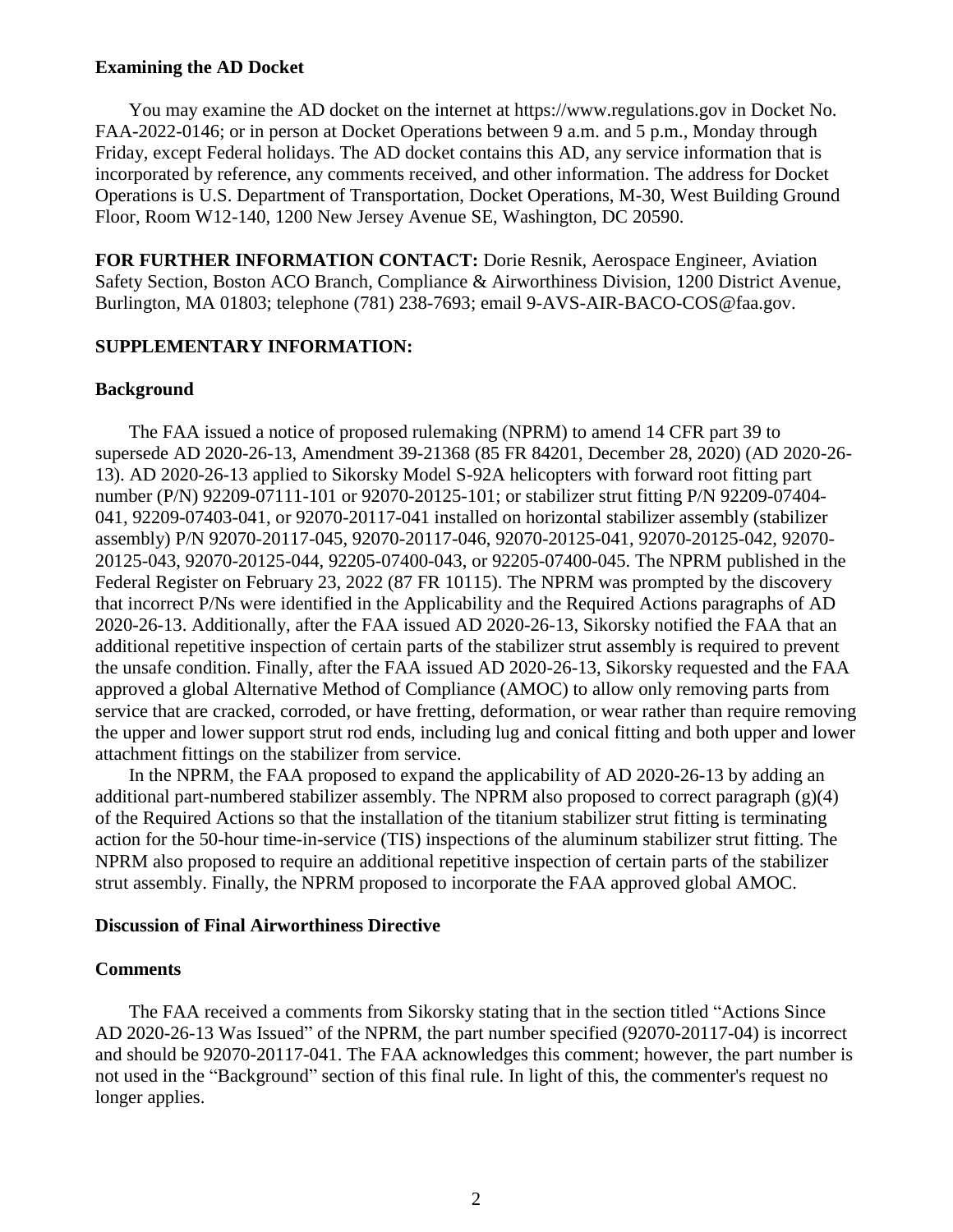#### **Conclusion**

The FAA reviewed the relevant data, considered the comments received, and determined that air safety requires adopting the AD as proposed. Accordingly, the FAA is issuing this AD to address the unsafe condition on these products. Except for minor editorial changes, and any other changes described previously, this AD is adopted as proposed in the NPRM. None of the changes will increase the economic burden on any operator.

#### **Related Service Information Under 1 CFR Part 51**

This AD continues to require S-92 Maintenance Manual, SA S92A-AMM-000, Temporary Revision (TR) 55-33, dated March 24, 2020 (TR 55-33), which the Director of the Federal Register approved for incorporation by reference as of February 1, 2021 (85 FR 84201, December 28, 2020).

This service information is reasonably available because the interested parties have access to it through their normal course of business or by the means identified in the ADDRESSES section.

#### **Other Related Service Information**

The FAA reviewed S-92 Maintenance Manual SA S92A-AWL-000, TR No. 4-58, dated October 2, 2017 (TR 4-58), and S-92 Maintenance Manual SA S92A-AWL-000, TR No. 4-66 dated November 20, 2019 (TR 4-66). This service information revises Task 4-00-00-200-000, Table 1 Replacement Schedule, dated November 30, 2015. Both TR 4-58 and 4-66 revise the Airworthiness Limitations Schedule by removing certain part-numbered components, introducing new partnumbered components, and establishing replacement intervals and recurring inspections for the forward root fitting and the horizontal stabilizer strut fitting. TR 4-58 also specifies inspecting the horizontal stabilizer and attaching hardware at a recurring interval of 250 hours TIS.

#### **Differences Between This AD and the Service Information**

The service information requires returning affected parts to a Sikorsky specialist; this AD does not.

#### **Costs of Compliance**

The FAA estimates that this AD affects 82 helicopters of U.S. registry. Labor costs are estimated at \$85 per work-hour. Based on these numbers, the FAA estimates the following costs to comply with this AD.

Visually inspecting the stabilizer assembly and attached hardware takes about 3 work-hours for an estimated cost of \$255 per helicopter and \$20,910 for the U.S. fleet per inspection cycle.

If required, replacing a hat bushing and both upper fittings and lower fittings takes about 1 workhour and parts cost about \$10,000 for an estimated cost of \$10,085 per replacement.

If required, replacing the upper and lower support strut rod ends, including lug and conical fitting, takes about 1 work-hour and parts cost about \$10,000 for an estimated cost of \$10,085 per replacement.

If required, replacing Mylar washers takes about 0.5 work-hour and parts cost about \$76 for an estimated cost of \$119 per replacement.

If required, performing a fluorescent penetrant inspection takes about 3 work-hours for an estimated cost of \$255 per inspection.

If required, replacing a stabilizer assembly takes about 6 work-hours and parts cost about \$312,000 for an estimated cost of \$312,510 per replacement.

If required, replacing a forward root fitting takes about 10 work-hours and parts cost about \$25,000 for an estimated cost of \$25,850 per replacement.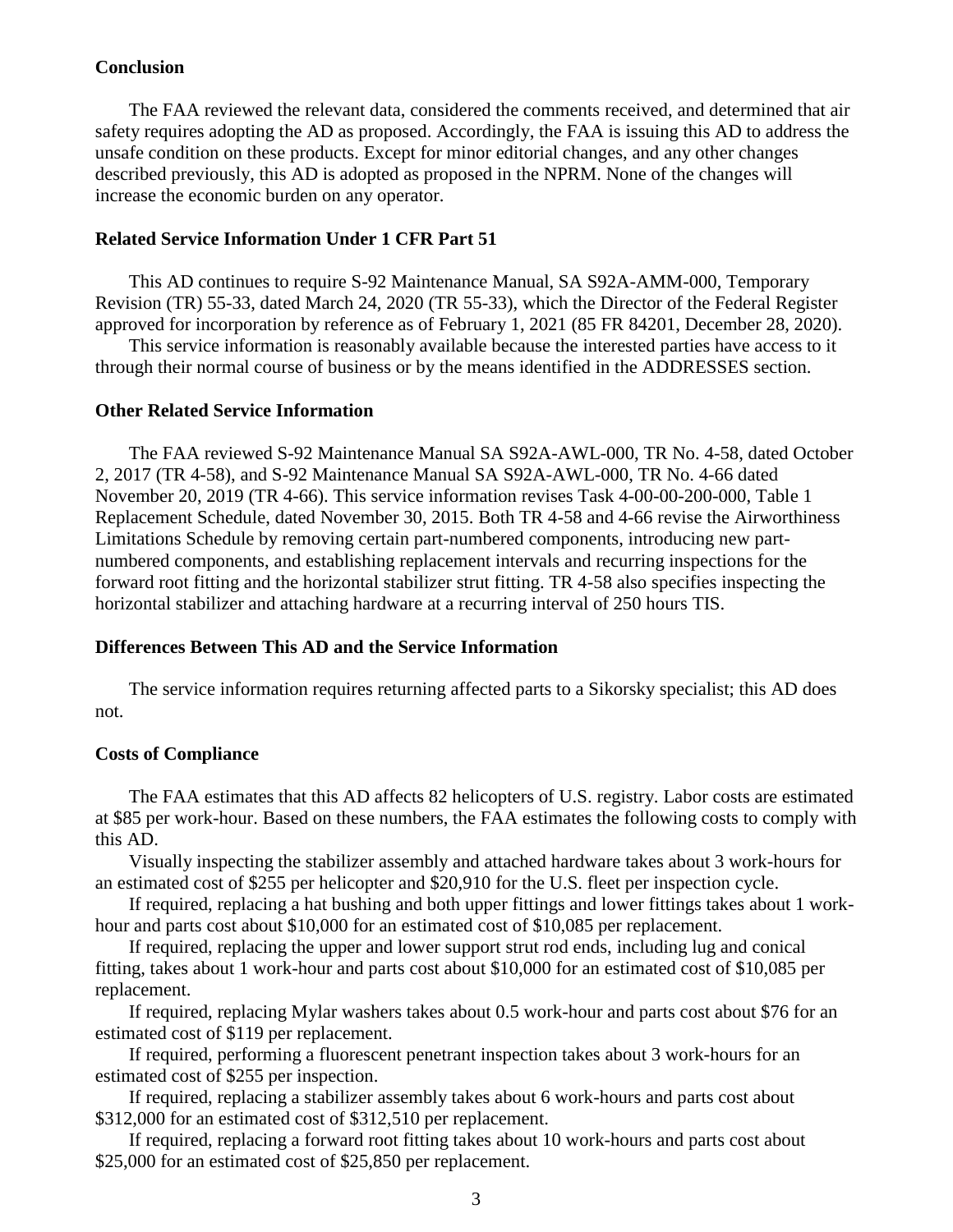If required, replacing a stabilizer strut fitting takes about 10 work-hours and parts cost about \$10,000 for an estimated cost of \$10,850 per replacement.

If required, replacing a forward root fitting and an aft attachment fitting takes about 20 workhours and parts cost about \$50,000 for an estimated cost of \$51,700 per replacement.

If required, removing wear or corrosion and applying corrosion preventative compound takes about 0.5 work-hour and parts cost a nominal amount for an estimated cost of \$43 per action.

If required, replacing a stabilizer attachment bolt and barrel nut set takes about 1 work-hour and parts cost about \$500 for an estimated cost of \$585 per replacement.

If required, replacing a fastener takes about 0.1 work-hour and parts cost a nominal amount for an estimated cost of \$9 per fastener.

If required, removing the abrasion-resistant Teflon coating to inspect each forward and aft attachment fitting mating surface takes about 5 work-hours for an estimated cost of \$425 per inspection.

If required, applying alodine or equivalent and applying abrasion-resistant Teflon coating takes about 5 work hours with minimal parts cost for an estimated cost of \$425 per application.

According to Sikorsky, some of the costs of this AD may be covered under warranty, thereby reducing the cost impact on affected individuals. The FAA does not control warranty coverage for affected individuals. As a result, the FAA has included all costs in this cost estimate.

#### **Authority for This Rulemaking**

Title 49 of the United States Code specifies the FAA's authority to issue rules on aviation safety. Subtitle I, Section 106, describes the authority of the FAA Administrator. Subtitle VII, Aviation Programs, describes in more detail the scope of the Agency's authority.

The FAA is issuing this rulemaking under the authority described in Subtitle VII, Part A, Subpart III, Section 44701, General requirements. Under that section, Congress charges the FAA with promoting safe flight of civil aircraft in air commerce by prescribing regulations for practices, methods, and procedures the Administrator finds necessary for safety in air commerce. This regulation is within the scope of that authority because it addresses an unsafe condition that is likely to exist or develop on products identified in this rulemaking action.

#### **Regulatory Findings**

The FAA has determined that this AD will not have federalism implications under Executive Order 13132. This AD will not have a substantial direct effect on the States, on the relationship between the national government and the States, or on the distribution of power and responsibilities among the various levels of government.

For the reasons discussed above, I certify that this AD:

(1) Is not a "significant regulatory action" under Executive Order 12866,

(2) Will not affect intrastate aviation in Alaska, and

(3) Will not have a significant economic impact, positive or negative, on a substantial number of small entities under the criteria of the Regulatory Flexibility Act.

#### **List of Subjects in 14 CFR Part 39**

Air transportation, Aircraft, Aviation safety, Incorporation by reference, Safety.

#### **The Amendment**

Accordingly, under the authority delegated to me by the Administrator, the FAA amends 14 CFR part 39 as follows: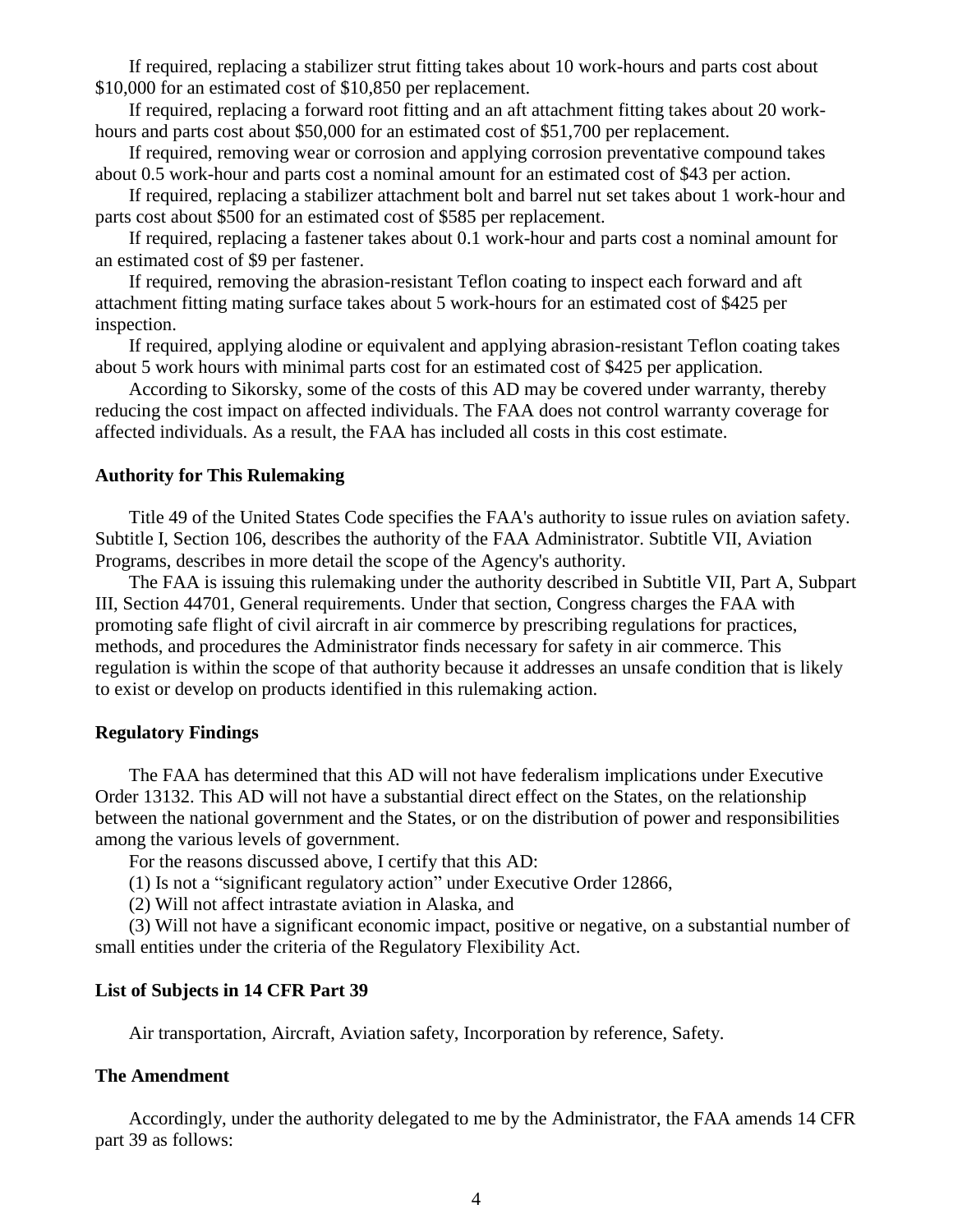# **PART 39–AIRWORTHINESS DIRECTIVES**

1. The authority citation for part 39 continues to read as follows:

Authority: 49 U.S.C. 106(g), 40113, 44701.

# **§ 39.13 [Amended]**

2. The FAA amends § 39.13 by:

a. Removing Airworthiness Directive AD 2020-26-13, Amendment 39-21368 (85 FR 84201,

December 28, 2020); and

b. Adding the following new airworthiness directive: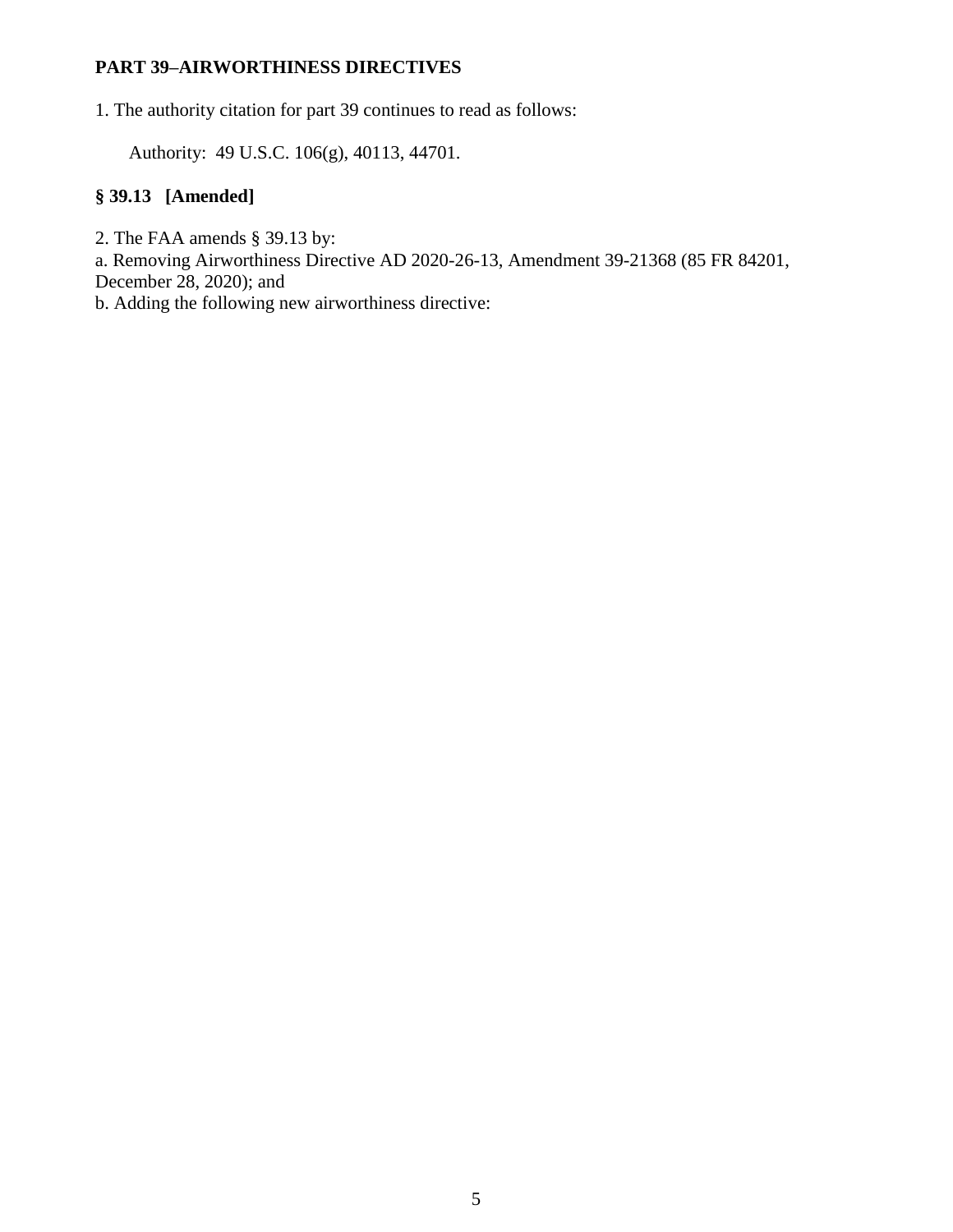

**FAA Aviation Safety**

# **AIRWORTHINESS DIRECTIVE**

**www.faa.gov/aircraft/safety/alerts/** www.gpoaccess.gov/fr/advanced.html

**2022-11-04 Sikorsky Aircraft Corporation:** Amendment 39-22054; Docket No. FAA-2022-0146; Project Identifier AD-2021-00449-R.

# **(a) Effective Date**

This airworthiness directive (AD) is effective June 27, 2022.

# **(b) Affected ADs**

This AD replaces AD 2020-26-13, Amendment 39-21368 (85 FR 84201, December 28, 2020) (AD 2020-26-13).

# **(c) Applicability**

This AD applies to Sikorsky Aircraft Corporation Model S-92A helicopters, certificated in any category, with the following installed: Horizontal stabilizer root fitting FWD (forward root fitting) part number (P/N) 92209-07111-101 or 92070-20125-101; or stabilizer strut fitting P/N 92209- 07403-041 or 92070-20117-041 installed on horizontal stabilizer assembly (stabilizer assembly) P/N 92070-20117-045, 92070-20117-046, 92070-20125-041, 92070-20125-042, 92070-20125-043, 92070-20125-044, 92205-07400-043, 92205-07400-045, or 92205-07400-047.

### **(d) Subject**

Joint Aircraft System Component (JASC) Code: 5510, Horizontal Stabilizer Structure.

### **(e) Unsafe Condition**

This AD was prompted by incidents of fatigue cracks in a forward root fitting and life limit recalculations for forward root fitting P/N 92209-07111-101 and 92070-20125-101. The FAA is issuing this AD to prevent a forward root fitting from remaining in service beyond its life limit, detect fatigue cracking in a forward root fitting, and prevent increased load and stress cracking in the stabilizer root fitting aft. The unsafe condition, if not addressed, could result in failure of a stabilizer root fitting, separation of the stabilizer assembly from the helicopter, and subsequent loss of control of the helicopter.

# **(f) Compliance**

Comply with this AD within the compliance times specified, unless already done.

# **(g) Required Actions**

(1) Within 50 hours time-in-service (TIS) after the effective date of this AD: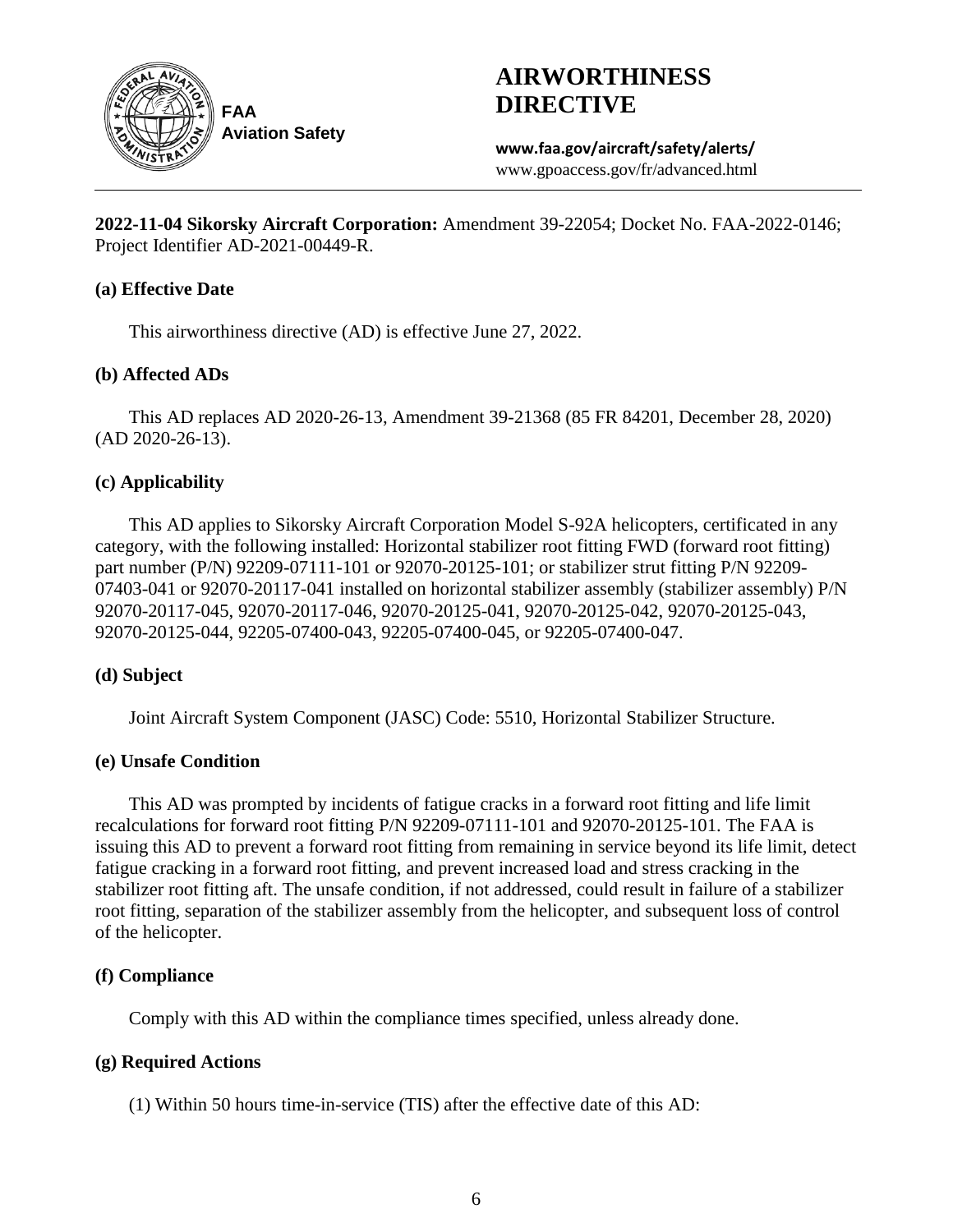(i) Determine the total hours TIS of the forward root fitting P/N 92209-07111-101 or 92070- 20125-101. If the total hours TIS of the forward root fitting is unknown, use the total hours TIS of the stabilizer assembly instead.

(A) If the forward root fitting has accumulated 7,900 or more total hours TIS, before further flight, remove the forward root fitting from service.

(B) If the forward root fitting has accumulated less than 7,900 total hours TIS, before exceeding 7,900 total hours TIS, remove the forward root fitting from service.

(ii) Thereafter following paragraph  $(g)(1)(i)$  of this AD, remove the forward root fitting from service before accumulating 7,900 total hours TIS.

(iii) For stabilizer assemblies with stabilizer strut fitting P/N 92070-20117-041 installed, perform the following actions:

(A) Determine the total hours TIS of stabilizer strut fitting P/N 92070-20117-041.

(B) If the stabilizer strut fitting has accumulated 19,100 or more total hours TIS, before further flight, remove the stabilizer strut fitting from service.

(C) If the stabilizer strut fitting has accumulated less than 19,100 total hours TIS, before exceeding 19,100 total hours TIS, remove the stabilizer strut fitting from service.

(iv) Thereafter following paragraph  $(g)(1)(iii)$  of this AD, remove the stabilizer strut fitting from service before accumulating 19,100 total hours TIS.

(2) For helicopters with stabilizer strut fitting P/N 92070-20117-041 or 92209-07403-041 installed, within 50 hours TIS after the effective date of this AD and thereafter at intervals not to exceed 50 hours TIS:

(i) Remove the support strut and using a cheese cloth (or similar cloth) and isopropyl alcohol, clean the upper and lower support strut rod ends, horizontal stabilizer attachment fitting, and the tail rotor pylon attachment fitting.

(ii) If installed, visually inspect the surface of each Mylar washer P/N 92070-20117-104 (Mylar washer). The surface should be smooth and continuous. If there is any visible damage such as any tear or scrape, remove the Mylar washer from the peelable-ply washer P/N 92070-20117-105 (peelable-ply washer) and remove the Mylar washer from service as follows:

(A) Dampen a low-lint cloth with 3M 6041 adhesive remover and place on the top of the Mylar washer.

(B) Allow the adhesive remover to soften the Mylar washer and peel the Mylar washer back.

(C) Repeat with more solvent until the Mylar washer and adhesive are removed.

(D) Clean the peelable-ply washer with cheese cloth moistened with isopropyl alcohol and adhere a new Mylar washer to the peelable-ply washer.

Note 1 to paragraph (g)(2)(ii): Stabilizer assembly P/Ns 92070-20125-041, 92070-20125-042, 92070-20125-043, and 92070-20125-044 do not utilize the Mylar washer. The inspection of the Mylar washer is not required on helicopters with stabilizer assembly P/N 92070-20125-041, 92070- 20125-042, 92070-20125-043, or 92070-20125-044 installed.

(iii) Using a 10X or higher power magnifying glass, a flashlight, and a mirror, visually inspect the hat bushing and both upper fittings and lower fittings for a crack, corrosion, fretting, deformation, and wear. If there is a crack, corrosion, fretting, deformation, or wear on any part, before further flight, remove the part from service.

(iv) Using a 10X or higher power magnifying glass, a flashlight, and a mirror, visually inspect both upper and lower support strut rod ends, including each lug and conical fitting, and both upper and lower attachment fittings on the stabilizer and pylon including the bushings for a crack, corrosion, fretting, deformation, and wear. If there is a crack, corrosion, fretting, deformation, or wear on any part, before further flight, remove the part from service.

(3) Within 250 hours TIS or one year, whichever occurs first after the effective date of this AD, and thereafter at intervals not to exceed 250 hours TIS or one year, whichever occurs first:

(i) Remove the stabilizer assembly and visually inspect each stabilizer attachment bolt and barrel nut set for corrosion, a crack, and damage to the threads. For the purposes of this inspection, damage may be indicated by uneven threads, missing threads, or cross-threading.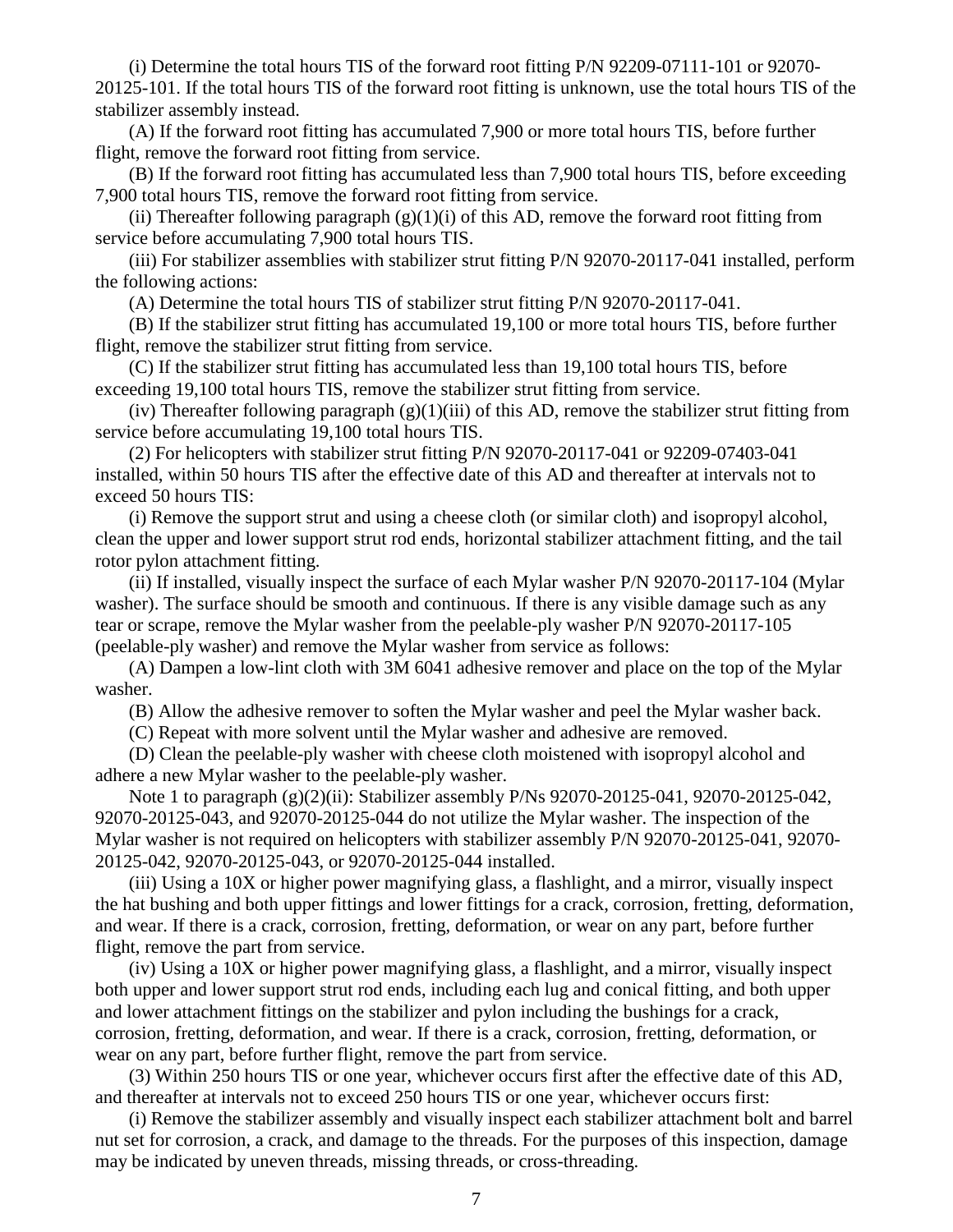(A) If there is corrosion within allowable limits, before further flight, treat for corrosion in accordance with FAA-approved procedures.

(B) If there is corrosion that exceeds allowable limits, or a crack, or damage to the threads, before further flight, remove the bolt and barrel nut set from service.

(ii) Inspect the forward root fitting and the aft attachment fitting by:

(A) Gaining access to the inside of the horizontal stabilizer.

(B) Using Brulin Cleaner SD 1291 (or equivalent) and a low-lint cloth, remove all traces of sealing compound, oil, and dirt from the stabilizer mounting surfaces.

(C) Using a 10X or higher magnifying glass, inspect for any crack, wear, and corrosion.

(1) If there is a crack, before further flight, remove the affected forward root fitting and the affected aft attachment fitting from service.

(2) If there is wear or corrosion that exceeds allowable limits, before further flight, remove the affected forward root fitting and the affected aft attachment fitting from service.

(3) If there is wear or corrosion within allowable limits, before further flight, treat for corrosion in accordance with FAA-approved procedures.

(D) Visually inspect each attachment fitting bolt hole and fastener hole for a crack, wear, and corrosion.

(1) If there is a crack, before further flight, remove the affected forward root fitting and the affected aft attachment fitting from service.

(2) If there is wear or corrosion that exceeds allowable limits, before further flight, remove the affected forward root fitting and the affected aft attachment fitting from service.

(3) If there is wear or corrosion within allowable limits, before further flight, treat for corrosion in accordance with FAA approved procedures.

(E) Inspect for loose or working fasteners. If there is a loose or working fastener, before further flight, remove the fastener from service.

(iii) As an alternative means to inspect for cracks in paragraphs  $(g)(3)(i)$  and (ii) of this AD, perform a florescent penetrant inspection (FPI).

(iv) Visually inspect each forward and aft attachment fitting mating surface for wear of the abrasion-resistant Teflon coating and degradation. For the purposes of this inspection, degradation may be indicated by fretting. Refer to Figure 204, of S-92 Maintenance Manual, SA S92A-AMM-000, Temporary Revision 55-33, Task 55-11-01-210-004, dated March 24, 2020 (TR 55-33), for a depiction of the area to be inspected. For the purposes of this inspection, wear may be indicated by less than 100% coverage of the abrasion-resistant Teflon coating. If there is wear to the abrasionresistant Teflon coating or degradation, before further flight:

(A) Chemically strip the abrasion-resistant Teflon coating from the entire mounting pad in accordance with paragraph 7.A.(7)(a) of TR 55-33.

(B) FPI or eddy current inspect for a crack. If there is a crack, before further flight, remove the stabilizer assembly from service.

(C) If there is no crack, treat the affected area by applying alodine or equivalent. Apply abrasionresistant Teflon coating in accordance with paragraphs 7.A.(7)(d) through (e) of TR 55-33.

(4) Installing stabilizer strut fitting P/N 92209-07404-041 is a terminating action for the requirements in paragraph (g)(2) of this AD.

(5) As of the effective date of this AD, do not install stabilizer assembly P/N 92205-07400-043, 92205-07400-045, or 92205-07400-047 on any helicopter.

#### **(h) Alternative Methods of Compliance (AMOCs)**

(1) The Manager, Boston ACO Branch, FAA, has the authority to approve AMOCs for this AD, if requested using the procedures found in 14 CFR 39.19. In accordance with 14 CFR 39.19, send your request to your principal inspector or local Flight Standards District Office, as appropriate. If sending information directly to the manager of the certification office, send it to the attention of the person identified in paragraph (i) of this AD.